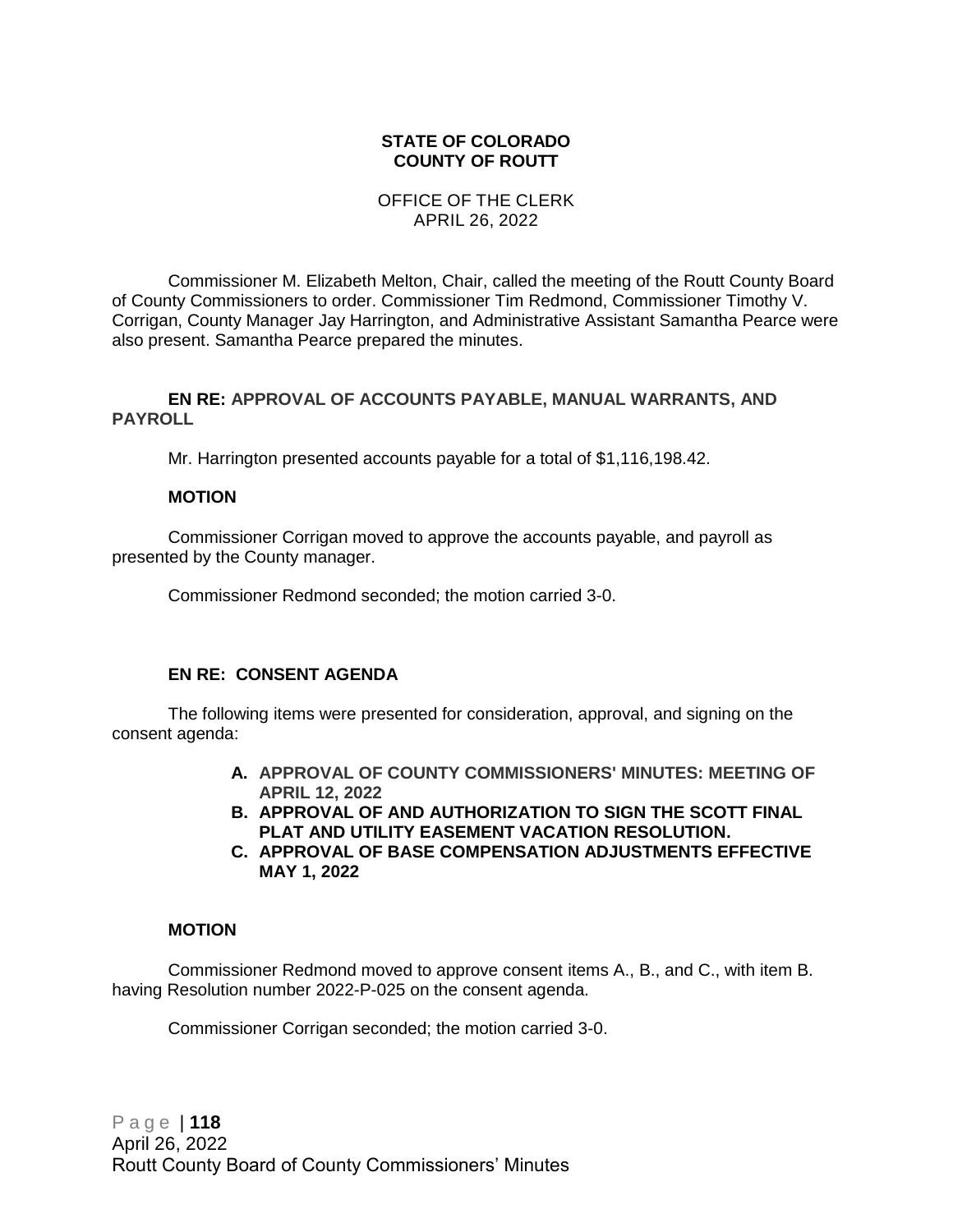### **EN RE: PUBLIC COMMENT**

No public comment was made.

No further business coming before the Board, same adjourned sine die.

 $\overline{C}$  . The set of the set of the set of the set of the set of the set of the set of the set of the set of the set of the set of the set of the set of the set of the set of the set of the set of the set of the set of t *[Jenny L Thomas](https://na4.documents.adobe.com/verifier?tx=CBJCHBCAABAA_oO80PxOEzEhQZDLmkyFojhqxivuMCYc)*  $\frac{\beta \text{ Muthm}}{\text{SVD}}$ <br>
Framy L. Thomas, Clerk and Recorder<br>
Framy L. Thomas, Clerk and Recorder<br>
Framy L. Thomas, Clerk and Recorder<br>  $\frac{1 \text{ m} \cdot 9,2022}{\beta}$ 

Jenny L. Thoma[s, Clerk and Recorder](https://na4.documents.adobe.com/verifier?tx=CBJCHBCAABAA_oO80PxOEzEhQZDLmkyFojhqxivuMCYc) M. Elizabeth Melton, Chair



Jun 9, 2022 Date